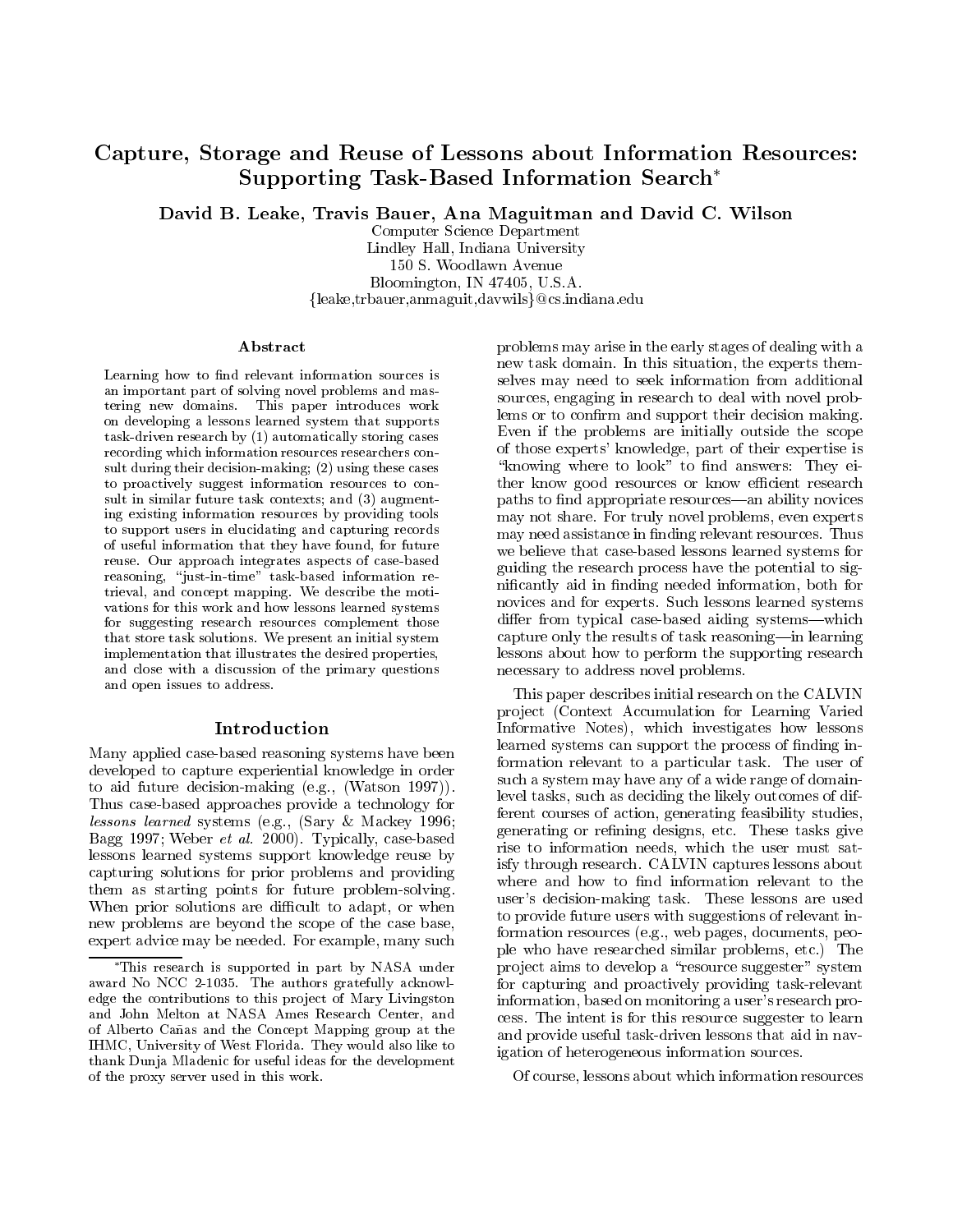to consult are only part of what a user needs. Lessons learned systems that guide selection of information sources, like CALVIN, are complementary to lessons learned systems capturing domain content such as solutions to particular problems, and both types of systems can play important roles. Consequently, we are also exploring how to capture useful domain information as resources are consulted. To this end, CALVIN includes the capability for users to add textual annotations to resources describing important points, and uses concept mapping tools to provide a sketchpad for elucidating the user's growing knowledge of the domain as research progresses. These concept maps provide an additional type of information resource for CALVIN to suggest in similar contexts. Thus CALVIN stores both lessons about how to learn information, and records of the domain lessons learned.

## Motivations and System Principles

CALVIN is being tested in the task domain of aerospace design, to capture lessons that are useful when expert designers must deal with novel problems that require additional research (e.g., to decide the feasibility of manufacturing a particular wing shape, or whether performance or cost would be increased by including a particular feature in the design of a wing). Expert designers acquire considerable knowledge about relevant sources of information, and develop rich domain models. However, serious problems arise from "knowledge loss" as engineers retire or are transferred to new areas. In discussions at NASA, we learned that especially as designers are moved into new task areas outside their original specialties (e.g., from aircraft design to the design of space vehicles), they may have to expend considerable effort to master the new areas and find the answers they need. Consequently, systems to help their research process and profit from others' research experience could play a significant role. The CALVIN system captures records of the resources that are useful in a given context, to facilitate future research by the same or other designers.

CALVIN's design is shaped by the principles that lessons learned systems should be integrated into the task process, should learn both from monitoring user task performance and by optional user-initiated learning, and should monitor the user's task processing to provide "just in time" retrieval (Leake et al. 1999) to provide information automatically as it is needed during the decision-maker's task. These principles are reflected in the following three primary system tasks:

- 1. Learn about information sources for research: Automatically record cases representing the sources consulted in particular task contexts
- 2. Learn about the domain: Support annotation of information resources, and provide tools for incremental aggregation, refinement, and capture of records of domain lessons learned from those sources.

3. Proactively suggest relevant information resources: As the user browses, automatically present useful information resources from similar prior contexts

## How the System Works

Ideally, a just-in-time information retrieval system will monitor the process the user follows in his or her usual task process, and, from that monitoring, will infer the user's information needs. The research task supported by CALVIN could involve a number of different software tools, such as browsers, search engines, databases, electronic mail, etc., as well as telephone or face-toface contact. Rather than attempt to provide specialized support for all of these initially, the current system directly monitors only web browsers, but provides capabilities for users to record information about other searches, or resources, and their results (for example, descriptions of books or articles that are available off-line, or about research paths taken to find useful contact people). This information is stored in "resource cases," which are indexed by the task and current search context to be retrieved automatically in similar future contexts. To guard against storing bad choices such as dead-end paths, an editor is provided to allow the user to decide which resources and paths to retain at the end of a research session.

When a system run is started, the user may simply begin browsing, or may choose to generate a description of the user's task and specic topics, to provide an initial context (these terms may be selected from a menu with a pre-defined vocabulary, or added manually). As the user browses pages using a standard browser, the system stores cases representing the content of the pages and the contexts in which they were considered. The system generates a simple description of the page content (without natural language processing) by extracting keywords from the pages visited and combining those keywords with the previouslygenerated context to suggest resources that were useful in similar prior circumstances.

The user may select any of those pages to see the sequence of pages followed to reach it. This sequence can help the user find additional relevant pages by following a similar sequence after adjusting it for current needs (e.g., using the same specialized search engine that a previous expert consulted to find the current page, but to check for papers on a different topic). The motivation for showing these paths is to assist a simple manual form of derivational analogy.

The system records which resources were consulted, for future retrieval, as well as a trace of the path of pages followed to find the information. (To avoid saving off-topic searches, the user can toggle system monitoring.) When the system detects a similar context in future processing, it suggests these resources to the user. A screen image including the current Suggester display is shown in figure 1.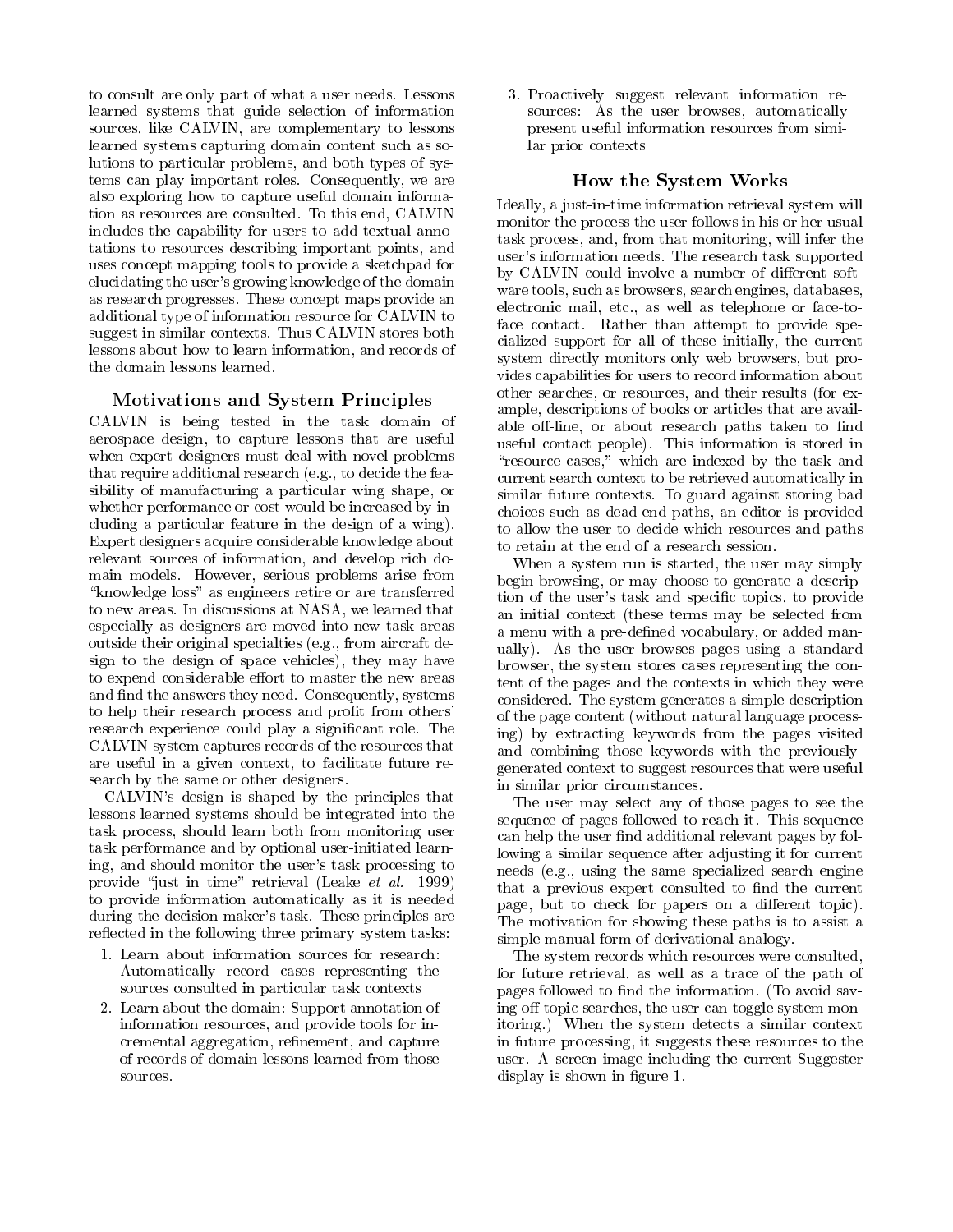

Figure 1: Windows from a CALVIN run: CALVIN's suggester window and context update window, with windows for a suggested web page and related concept map.

Although the system has specialized ways of dealing with resources such as web browsers, it also has generic methods for receiving and recording information sent from any application to a TCP/IP port. The system creates a new thread for every incoming resource, making it possible to send different resource entries concurrently.

Describing Contexts: A crucial question for organizing any case library is index selection—how lessons will be characterized and compared to make relevant retrievals. The current system uses three classes of indices to describe the research context for retrieving relevant resource cases: the user-specified task (e.g., wing design), a set of *topics* on which the user is seeking information (e.g., fuel efficiency), and an automaticallygenerated description of the content of the resource that the user consulted and considered relevant to the task and topic. Indices describing the task and target context are entered manually, using an index menu augmented with the capability to enter new projects and topics as needed. Resource content is described by a set of keywords automatically collected from resources being consulted. After filtering by a "stop list" of common words, a user-defined number of most frequent keywords is added to the context.

As the user browses documents, CALVIN maintains a global context consisting of the user-selected task and topic indices and the keywords extracted from the

resources the user has viewed. The current simple similarity metric for retrieving similar contexts is based on Tversky's (1977) Contrast Model of categorization. If J and G are contexts, and their attributes are  $J_{Task}$ ,  $J_{Topic}$ , etc., then their similarity is defined by

$$
s(J, G) = \sum_{i \in \{Task, Topic, Content\}} P_i(\alpha | J_i \cap G_i | - \beta | J_i - G_i | - \gamma | G_i - J_i |)
$$

where  $\alpha$ ,  $\beta$ , and  $\gamma$ , and  $P_i$  are constants. The system initially sets these values to default settings to simply count the number of shared attributes, but the user may modify this at runtime, and different weighting schemes may be named and stored. We intend to explore alternative and multimodal similarity assessment methods from CBR and information retrieval.

If the similarity between the two contexts exceeds a user-defined threshold, the contexts are considered similar. As the user browses, the Suggester window automatically presents a list of resources consulted in similar contexts, as shown in Figure 1. The user may select any of these to see the resource path followed to reach that resource, as shown in the box at the lower right portion of the Suggester window.

#### What the System Learns

CALVIN learns three types of lessons. First, the system captures lessons about the research resources that may be worth consulting in a given context: It stores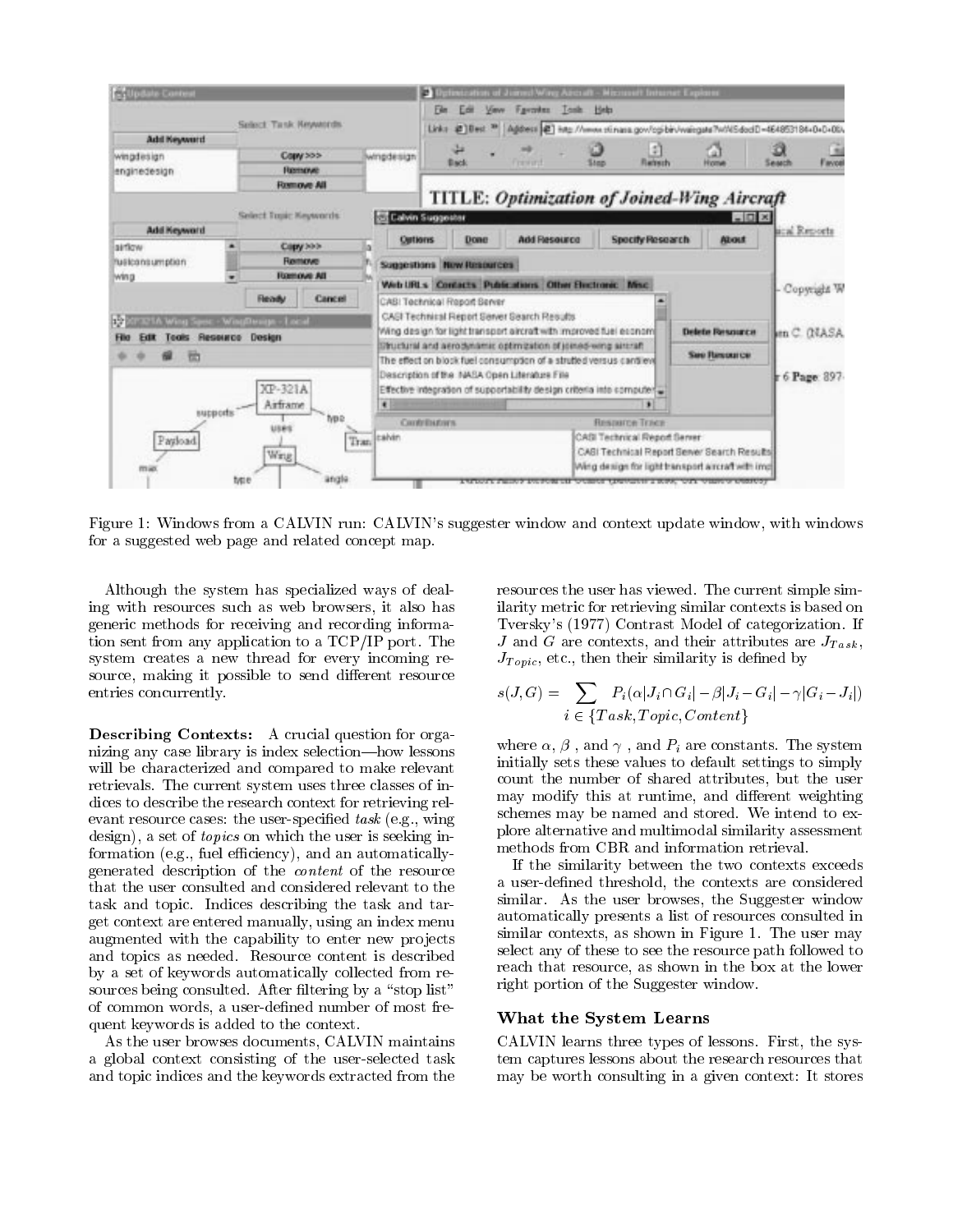cases containing information about the resources previous users found useful in similar contexts. (To avoid saving bad choices, CALVIN provides the user with the option of deleting selected cases at the end of the research session.) Second, it captures lessons that the user chooses to enter as annotations to the resources (e.g., the user might annotate the reference for a design with a warning about an unexpected problem discussed in another source). Third, CALVIN is linked to a concept mapping component for recording, elucidation, and sharing of lessons about important concepts and relationships in the domain, based on the information found in the research resources.

Concept mapping (Novak  $&$  Gowin 1984) was first applied in educational contexts, as a method for helping students to elucidate and examine their knowledge. A concept map is a two-dimensional visual representation containing nodes for concepts and named links expressing their relationships. Although such representations are initially reminiscent of semantic nets, concept maps are less constrained and need not be organized hierarchically—they simply make explicit a particular set of relationships. Part of a sample concept map is visible in the lower left corner of Figure 1. We have previously applied concept mapping to aerospace design, to support experts clarifying their own conceptualizations and to make those conceptualizations available for examination by the expert or others (e.g., members of a design team seeking to understand the expert's design to evaluate or modify it, or novices seeking to increase their own understanding). For reasons of space, we refer the reader to (Cañas, Leake,  $&$  Wilson 1999) for a description of that work. CALVIN is linked to interactive concept mapping tools developed at the University of West Florida. Concept maps can be recorded as resources to be stored, are suggested by the system as new resources, and can be accessed directly from CALVIN.

## Relationship to Previous Research

The CALVIN system is related both to just-in-time case-based support systems (Leake *et al.* 1999) and<br>to active lessons delivery systems (Weber et al. 2000) Bagg, T. to active lessons delivery systems (Weber et al. 2000), lessons learned systems which interject useful information as appropriate during the decision-making task.

It is also closely related to systems that guide web browsing based on prior browsing patterns (e.g., (Jaczynski & Trousse 1998; Lieberman 1995)). How ever, it differs from pure browsing systems in being designed for application to a broader set of resources and in combining an explicit task specification with  $\frac{Case-1}{Case-1}$ the contextual information gathered from the browsing process. In addition, it not only presents information, but also supports its annotation and synthesis to provide new information resources, through the concept mapping process.

## Next Steps

Planned refinements of CALVIN fall into three main categories. The first concerns context: how to refine the process for extracting contextual information (e.g., developing an indexing hierarchy, inferring task-based indices automatically and using a thesaurus to map keywords to elements of the indexing vocabulary, augmenting the context descriptions to enable direct descriptions of the tasks for which information will be used, and refining the similarity measure), and refining strategies for updating the global context in response to resources visited.

The second concerns integration: extending the scope of the system's knowledge capture and the range of its suggestions to a wide range of applications (e.g., a macro in Microsoft Office could add or update a resource case whenever a file is opened/closed/saved, or could enter resource cases for all the information resources used in generating a spreadsheet.)

The third concerns user monitoring. One goal is to move beyond simply capturing the resources the user looked at, or those the user requested, to infer whether those resources were useful and then favor presentation of useful cases (e.g., cases for resources that prompt the user to define a new concept map).

### Summary

The lessons learned from problem-solving include both lessons about the domain and lessons about how to find information that is useful to the problem-solver information about the resources that are useful in particular contexts. This paper describes ongoing research on a lessons learned system to automatically capture task-relevant resource information and proactively provide suggestions to support the research process. The approach integrates aspects of \just-in-time" task-based information retrieval, case-based reasoning, and concept mapping to guide the user towards useful resources, to learn resources to suggest in the future, and to support the elucidation and sharing of the user's new understanding.

#### References

1997. RECALL: Reusable experience with case-based reasoning for automating lessons learned. http://hope.gsfc.nasa.gov/- RECALL/homepg/recall.htm.

Cañas, A.; Leake, D.; and Wilson, D. 1999. Managing, mapping, and manipulating conceptual knowledge. In Proceedings of the AAAI-99 Workshop on Exploring Synergies of Knowledge Management and Case-Based Reasoning, 10-14. Menlo Park: AAAI

Jaczynski, M., and Trousse, B. 1998. WWW assisted browsing by reusing past navigations of a group of users. In Cunningham, P.; Smyth, B.; and Keane, M., eds., Proceedings of the Fourth European Workshop